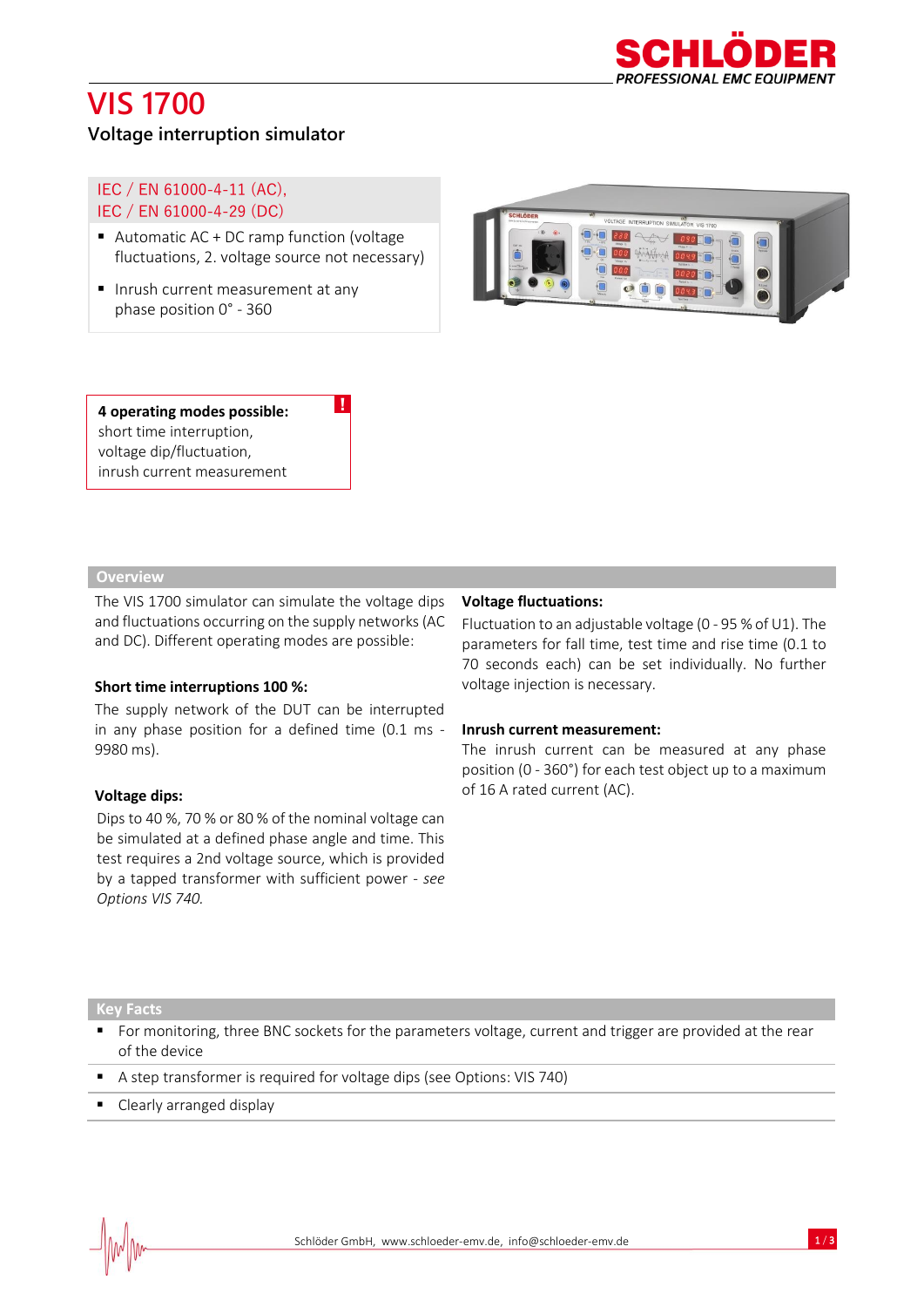# **VIS 1700**

# **Voltage interruption simulator**



**Technical data**

| <b>VIS 1700</b>                        |                               |
|----------------------------------------|-------------------------------|
| <b>EUT supply</b>                      |                               |
| Nominal voltage AC                     | max. 280 V                    |
| Nominal voltage DC                     | max. 360 V                    |
| Nominal currents<br>Voltage dips AC/DC | max. 16 A / 8 A               |
| Nominal currents                       | max. 16 A / 8 A               |
| Voltage fluctuation                    | (with second power            |
| AC/DC                                  | source!)                      |
| Nominal currents                       | max. 16 A / 4 A               |
| Voltage fluctuation                    | (with automatic ramp          |
| AC/DC                                  | function!)                    |
|                                        |                               |
| Phase angle                            | $\varphi$ = 0 - 359°, step 1° |
| Duration ti                            | 0,1 ms - 9980 ms              |
| Period t <sub>2</sub>                  | asynchronous:                 |
|                                        | 5,0 ms - 9990 ms              |
|                                        | sync:                         |
|                                        | 20 ms - 9980 ms               |
| Test time                              | 0,1 sec - 9990 sec, single    |
|                                        | event and duration            |

| Interface              | RS-232                 |
|------------------------|------------------------|
| Connections            | BNC (voltage, current  |
|                        | and trigger)           |
| Test sample connection | Schuko socket          |
|                        | additional laboratory  |
|                        | sockets                |
| Phase display          | I FD red               |
|                        | LED green              |
| Operating temperature  | $0 - 40^{\circ}$ C.    |
| Dimensions             | 19" housing            |
|                        | (3 RU)                 |
| Weight                 | 13 <sub>kg</sub>       |
| Supply voltage         | 100-240 V / 47-63 Hz / |
|                        | 80 VA                  |

**Technical data – Standard requirements**



*Fig. 1: Voltage dips, here 10 periods to 70% Fig. 2: Voltage fluctuations*